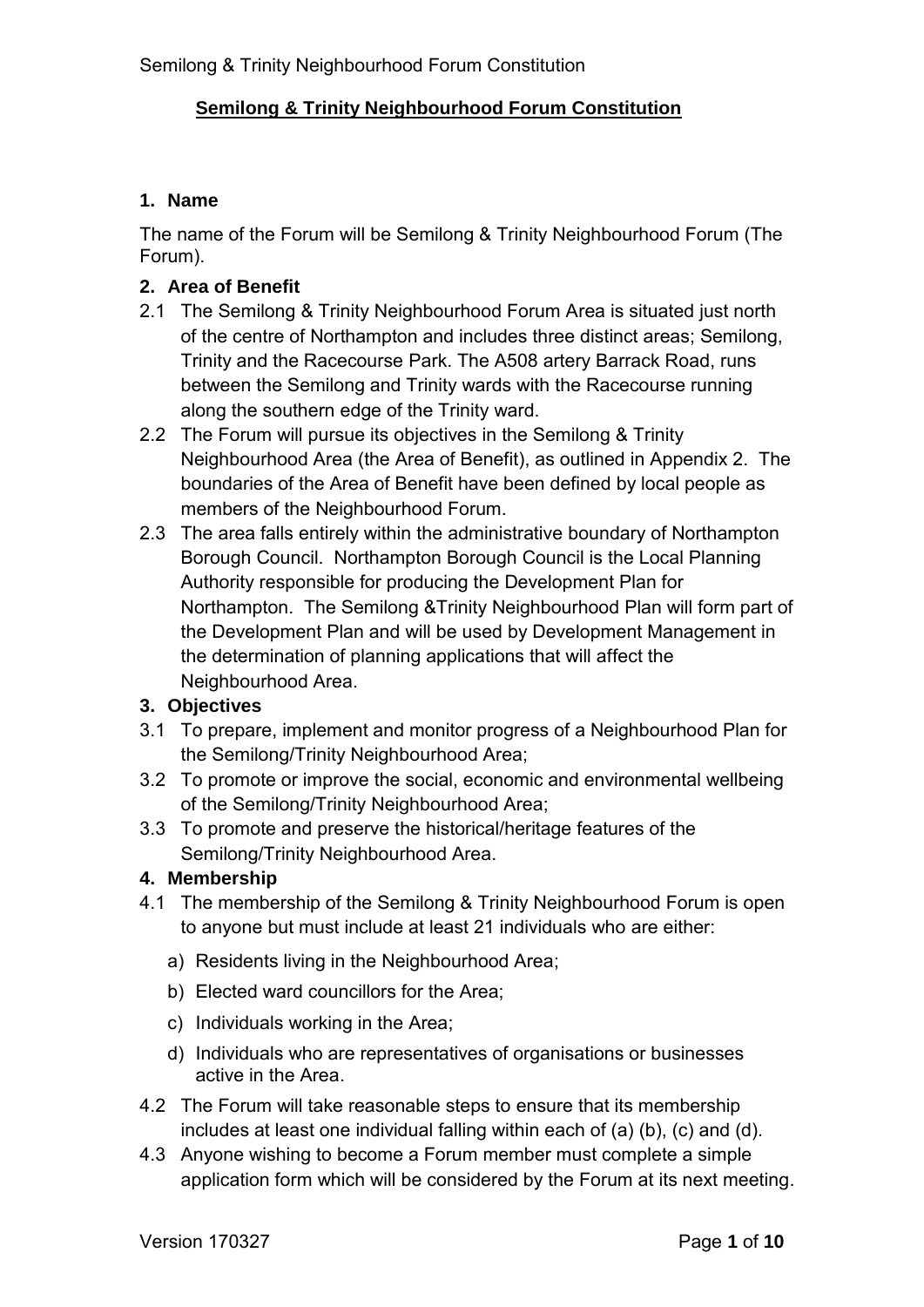- 4.4 Applications must be received no later than the seven days before the meeting or when the meeting papers are sent out (whichever is the earlier), to be able to vote at a Forum meeting.
- 4.5 An up to date membership list will be kept by the Secretary.
- 4.6 The Forum will take all reasonable steps to ensure its membership is representative of the diversity of the Neighbourhood Area.
- 4.7 Memberships and resignations shall be received and considered by the Forum.
- 4.8 The Secretary will report the current level of members at each Forum meeting, as well as the number present at that meeting (to see if there is a quorum for voting purposes). If membership falls below the minimum level of 21 people required, the Forum will actively recruit more members to bring it back to the minimum level and no decisions will be taken until this is the case.

#### **5. General Policies and Principles**

- 5.1 The Forum will:
	- Encourage involvement and membership of the Forum by residents, local representative groups and /or societies, and businesses in the area;
	- Respect differences including gender, age, ethnicity, religion, sexual orientation, disability and income;
	- Foster community spirit;
	- Generally support actions generating employment and supporting local businesses in the area;
	- Promote sustainable development and environmental improvement;
	- Work to improve the well-being of local people and those who come here for education, work or recreation;
	- Publicise and promote the work of the Forum;
	- Work with other local groups and exchange information, advice and knowledge;
	- Draw up any codes and policies it feels necessary to support its work.
- 5.2 The Forum is politically and religiously neutral.

#### **6. Powers**

- 6.1 In furtherance of its objectives the Semilong & Trinity Neighbourhood Forum may:
	- 1. Invite and receive contributions and raise funds where appropriate, to finance the work of the Forum, and to open a bank account to manage such funds;
	- 2. Publicise and promote the work of the Forum and organise meetings, training courses, events or seminars etc;
	- 3. Work with groups of a similar nature and exchange information, advice and knowledge with them, including cooperation with other voluntary bodies, charities, statutory and non-statutory organisations;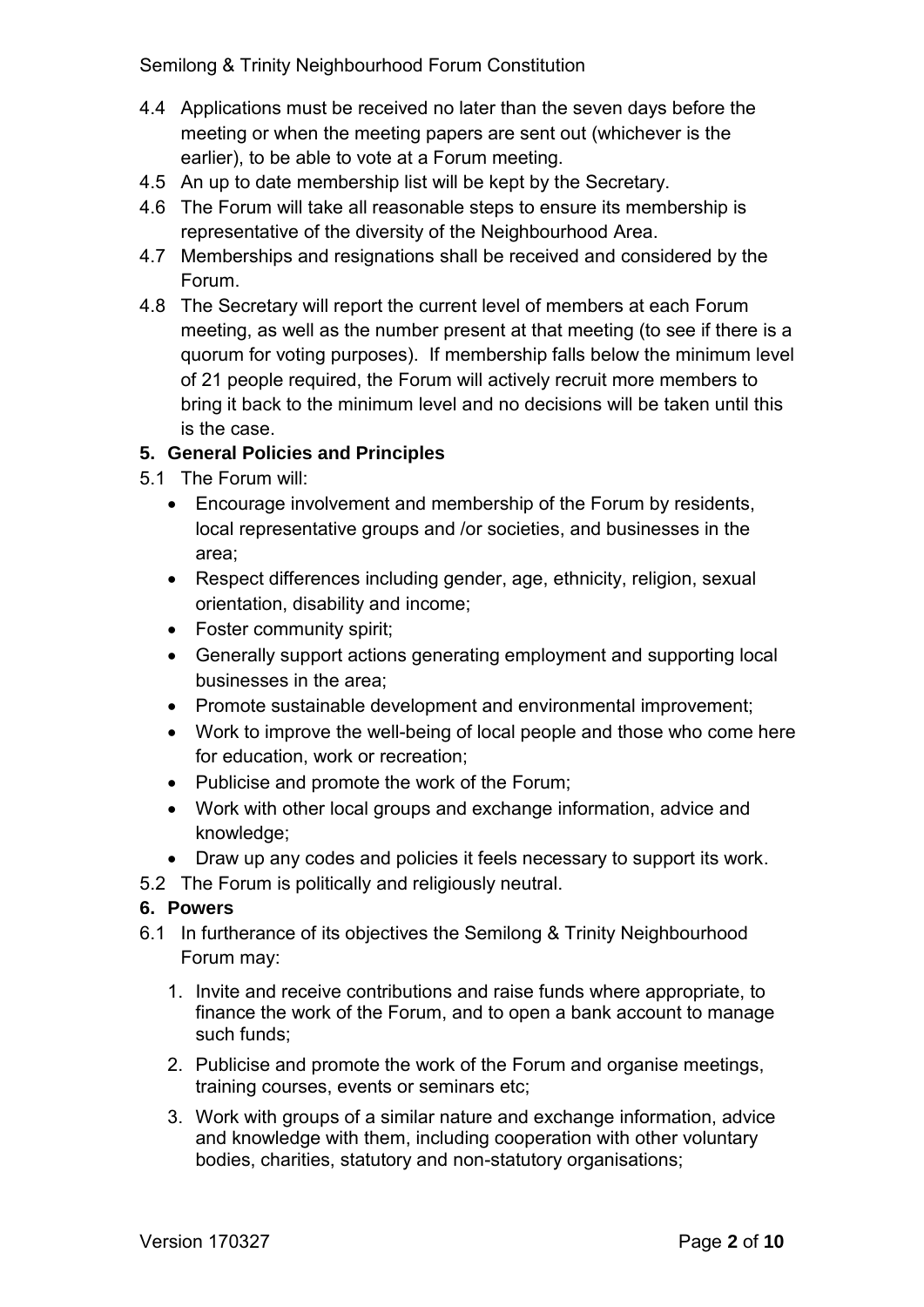- 4. Recruit volunteers as are necessary to conduct activities to meet the objects of the Forum;
- 5. Take any form of appropriate action to achieve the objectives of the Forum, including commissioning goods and services.
- 6. In all its activities, the Forum will give due consideration to best value and due diligence.

## **7. Meeting Structure**



#### **8. Annual General Meeting (AGM)**

- 8.1 Annual General Meetings (AGMs) will be held not later than 3 months after the end of the Financial Year, which will be determined on registration of The Forum.
- 8.2 The Forum Chair, the Forum Treasurer and the Forum Secretary (The 'Officers') will be elected at each AGM for the following year.
- 8.3 Members shall be given at least fourteen days' notice of when and where the meeting is to be held and of the agenda.
- 8.4 Reports from each Officer will be given, including annual accounts.
- 8.5 Each Area Group will present a brief annual report.
- 8.6 Decisions will be by a simple majority. If there is a tied vote the Chair shall have a casting vote.
- 8.7 A quorum for voting purposes will be one third of the membership, but must include at least two Officers (see above), and at least one member from each Area Group.
- 8.8 At any AGM, each member present will have one vote.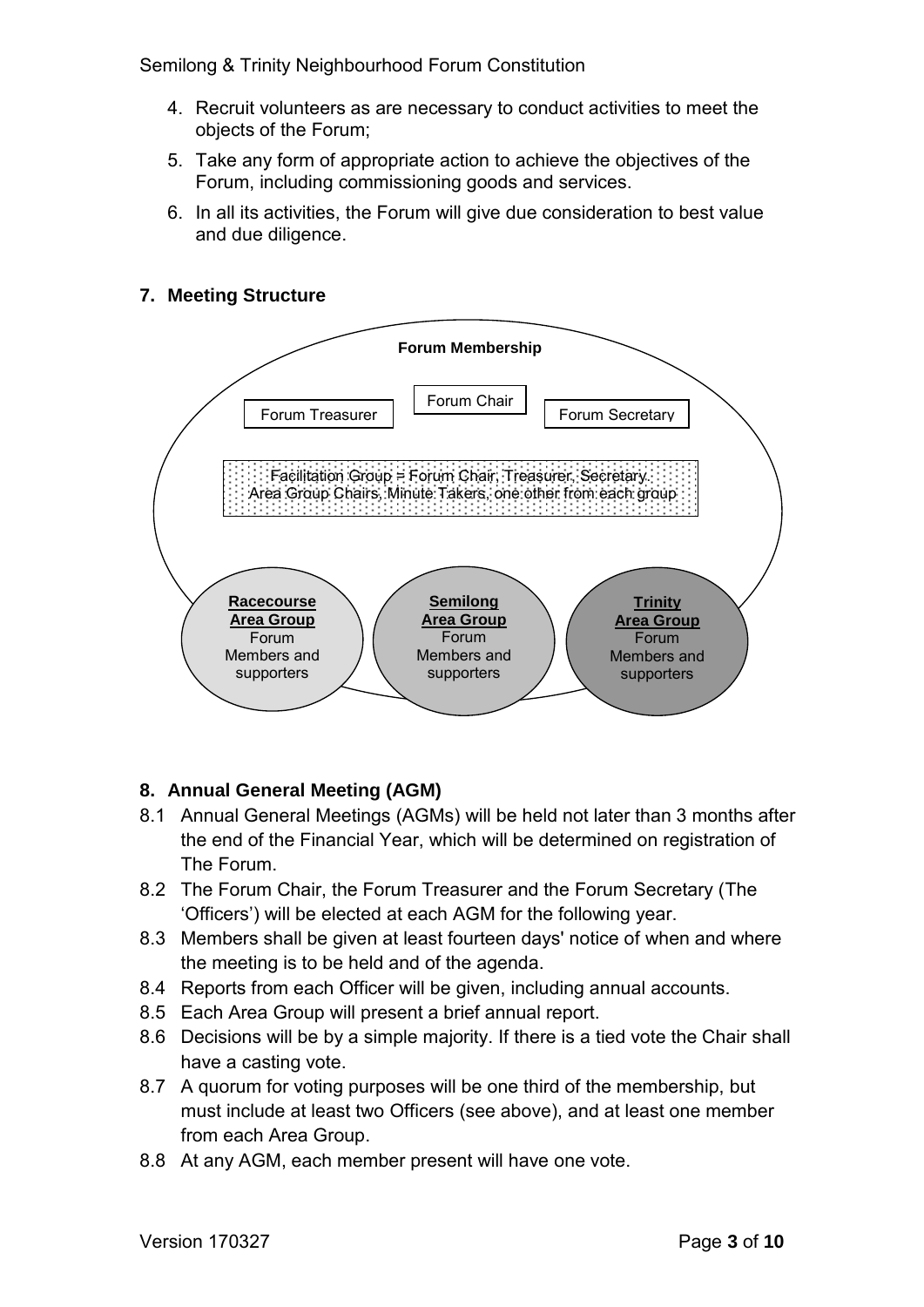- 8.9 Where practical, arrangements will be made to enable members who are unable to attend a meeting, to appoint the Chair as their proxy.
- 8.10 An accurate record of meetings will be kept by the Secretary or agreed minute-taker.

## **9. Extraordinary General Meeting (EGM)**

- 9.1 An Extraordinary General Meeting (EGM) may be called by decision of the Facilitation Group or by 21 members of the Forum applying to the Secretary.
- 9.2 For all EGMs, Forum members will be given at least fourteen days' notice of the meeting and details of any proposed resolutions.
- 9.3 At any EGM, each member present will have one vote.
- 9.4 Where practical, arrangements will be made to enable members who are unable to attend a meeting, to appoint the Chair as their proxy.
- 9.5 An accurate record of meetings will be kept by the Secretary or agreed minute taker.

## **10. Forum Meetings**

- 10.1 The purpose of the Semilong & Trinity Neighbourhood Forum is to be the decision-making body, which prepares an overarching Neighbourhood Plan reflecting the proposals & recommendations of the 3 Area Groups.
- 10.2 Semilong & Trinity Neighbourhood Forum meetings will be held as required and will be open to all registered members of the Semilong & Trinity Neighbourhood Forum and any other interested people.
- 10.3 The Forum decisions will be made by a simple majority of those present with voting rights (full members of the Forum). If there is a tied vote, the Chair shall have a casting vote.

## **11. Facilitation Group Meetings**

- 11.1 The purpose of the Facilitation Group is to ensure that co-ordination takes place across the whole of the Neighbourhood Plan area. It will ensure that the voices of each of the specific Areas are heard and taken into consideration across the whole of the Neighbourhood Plan.
- 11.2 Facilitation group meetings will take place as necessary and will consist of the elected Forum Chair, Treasurer & Secretary and 3 members for each of the 3 Area Groups, usually The Chair, Minute Taker and one other member of each Area Group.
- 11.3 The Facilitation Group will also be responsible for the administration of the business of the Semilong & Trinity Neighbourhood Forum.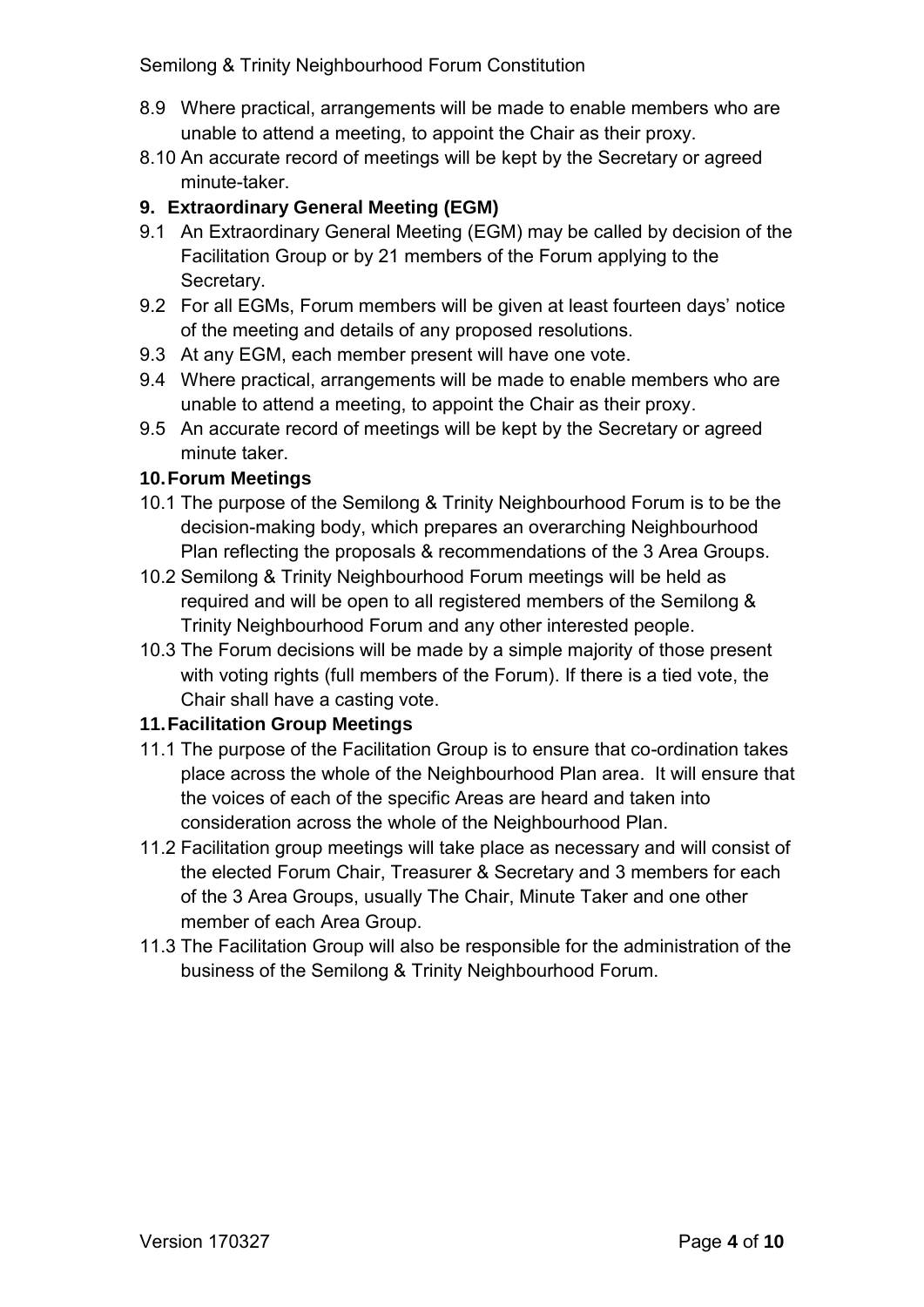## **12. Area Group Meetings**

- 12.1 The purpose of each Area Group will be to focus on the issues and considerations relevant to each specific area; Semilong or Trinity or Racecourse, with proposals & recommendations being brought back to the Neighbourhood Forum meetings for consideration and / or adoption.
- 12.2 Area group meetings will be open to all registered members of the Neighbourhood Forum and who are either:
	- a. Residents living in the specific Semilong, Trinity or Racecourse Area;
	- b. Elected ward councillors for the specific Area;
	- c. Individuals working in the specific Semilong, Trinity or Racecourse Area;
	- d. Individuals who are representatives of organisations or businesses active in the specific Semilong, Trinity or Racecourse Area.
- 12.3 Area group meetings will take place as necessary.
- 12.4 A Chair and Minute Taker will be elected within each of the specific Semilong, Trinity or Racecourse Area Groups.
- 12.5 An accurate record of meetings will be kept by the agreed Minute Taker and shared with all other members of the Forum, for example by email or by making them available on a Forum website.

## **13. Officers/ Facilitators**

The Facilitation Group shall consist of the following:

## *Officers:*

- i) Forum Chair
- ii) Forum Secretary
- iii) Forum Treasurer

#### *Facilitators:*

- iv) Racecourse Area Group Chair
- v) Racecourse Area Group Minute Taker
- vi) Racecourse Area Group One other person
- vii) Semilong Area Group Chair
- viii) Semilong Area Group Minute Taker
- ix) Semilong Area Group One other person
- x) Trinity Area Group Chair
- xi) Trinity Area Group Minute Taker
- xii) Trinity Area Group One other person

#### **14. Finance**

- 14.1 A bank account will be opened with the agreement of a Forum meeting.
- 14.2 A Treasurer will be elected at the Annual General Meeting of the Forum to serve for a period of 12 months. The Treasurer will maintain financial records and present verified annual accounts.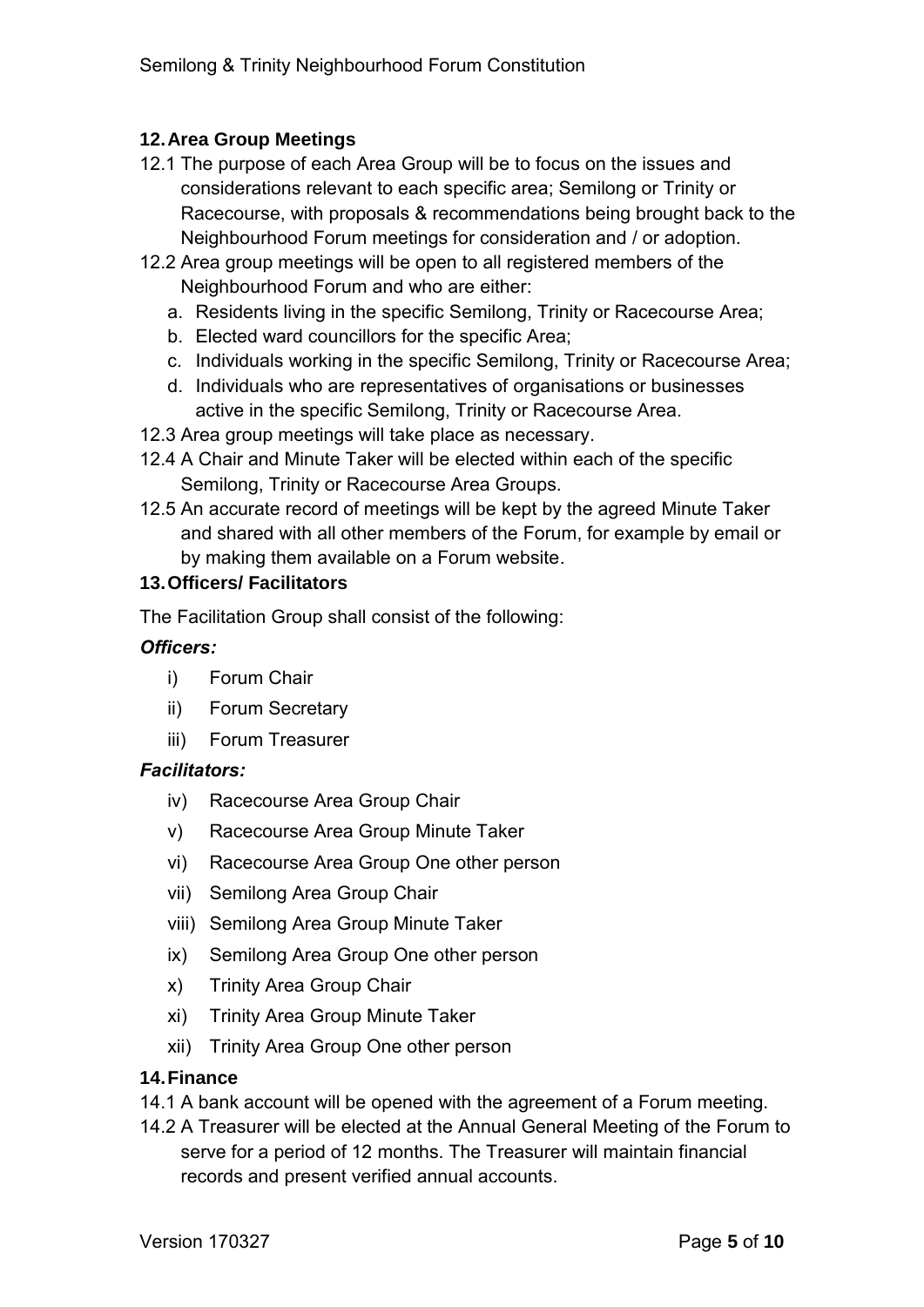14.3 A Forum account will have three unrelated signatories, usually The Officers, and all financial transactions must be approved by at least two signatories.

## **15. Code of Conduct**

- 15.1 All members of the Forum will treat each other with respect.
- 15.2 All members of the Forum will be expected to comply with the Seven Nolan Principles:

## **16. Seven Nolan Principles:**

- 1. *Selflessness* Holders of public office should act solely in terms of the public interest. They should not do so to gain financial or other benefits for themselves, their family or their friends.
- 2. *Integrity* Holders of public office should not place themselves under any financial or other obligation to outside individuals or organisations that might seek to influence them in the performance of their official duties.
- 3. *Objectivity* In carrying out public business, including making public appointments, awarding contracts, or recommending individuals for rewards and benefits, holders of public office should make choices on merit.
- 4. *Accountability* Holders of public office are accountable for their decisions and actions to the public and must submit themselves to whatever scrutiny is appropriate to their office.
- 5. *Openness* Holders of public office should be as open as possible about all the decisions and actions they take. They should give reasons for their decisions and restrict information only when the wider public interest clearly demands.
- 6. *Honesty* Holders of public office have a duty to declare any private interests relating to their public duties and to take steps to resolve any conflicts arising in a way that protects the public interest.
- 7. *Leadership* Holders of public office should promote and support these principles by leadership and example.

## **17. Informal Complaints (handled by Area Group)**

- 17.1 Any member of the Forum is encouraged to bring concerns to the notice of a member of their Area Group.
- 17.2 All complaints will be acknowledged within 48 hours.
- 17.3 The person receiving the complaint will convey the matter to the Chair, minute-taker and one other Area Group member within 2 working days and one of these people will endeavour to contact the person expressing concern within a further 2 working days.
- 17.4 Every effort will be made to resolve issues at this informal stage. The ethos of the Forum is that we will always listen to, discuss and take seriously any issues brought to our attention. Formal records of informal complaints are rarely kept. Where it is perceived there is a requirement to keep a record of correspondence and statements, the complaint will normally have escalated to being a formal complaint.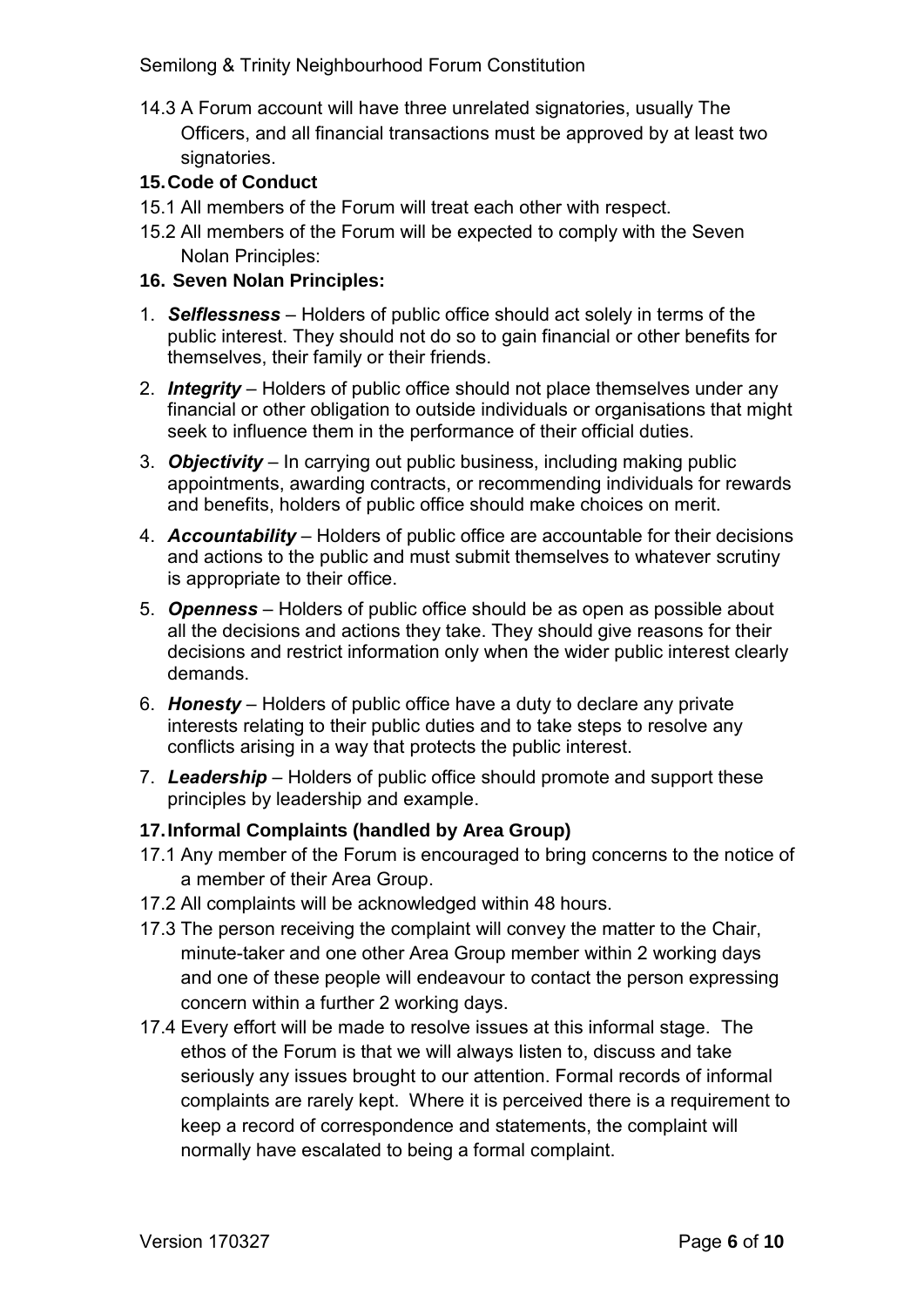## **18. Formal Complaints (handled by the Facilitation Group)**

- 18.1 If the complaint has not been resolved by informal discussion, then it may be made into a Formal Complaint on completion of the Notification of an Official Complaint form. This form is available from the Forum Chair or any member of the Facilitation Group.
- 18.2 If the formal complaint or concern cannot be resolved within three weeks, the matter will be referred to the Facilitation Group. They will then contact the person making the complaint, usually within 10 working days, to discuss the matter and review the information gathered and matters already discussed. They will keep a record of the complaint alongside any correspondence and statements, storing these confidentially. It is hoped that this investigation will bring about a resolution. The person responding to the Formal Complaint, will make a confidential written record of the discussion and a copy of this will be given to the person making the complaint, indicating the date the matter was resolved.

## **19. Panel-hearing (Forum Officers)**

- 19.1 If there is no resolution of the formal complaint then the complaint can be referred to the Forum Officers (Chair, Treasurer or Secretary). The Officers will conduct a further investigation and/or review the information provided by the person who has heard the Formal Complaint or the person making the complaint, including any statements provided. This normally will be completed within a further 10 working days. Once the Forum Officers have collected all relevant information together, and have reviewed all aspects of the complaint, they will make a decision regarding the complaint. They will communicate this decision in writing to the person making the complaint within a further 5 working days, outlining the reasons for the decision and keeping a confidential record of the matter. The person involved in the complaint will be given a copy of any findings and recommendations.
- 19.2 The Forum will not investigate an anonymous complaint.

#### **20. Conflicts of interest**

- 20.1 The Secretary will keep a Register of Forum Members' Interests, which will be annually updated. Details of any financial or business interests in the Area, or any other interest which could be deemed to have an influence on decisions likely to come before the Forum or Area group meetings, must be declared.
- 20.2 Members must declare any potential conflict of interest prior to the start of the Forum or sub-group meetings. Members will abstain from voting on any matter in which they have a financial or business interest, and may be excluded from the discussion.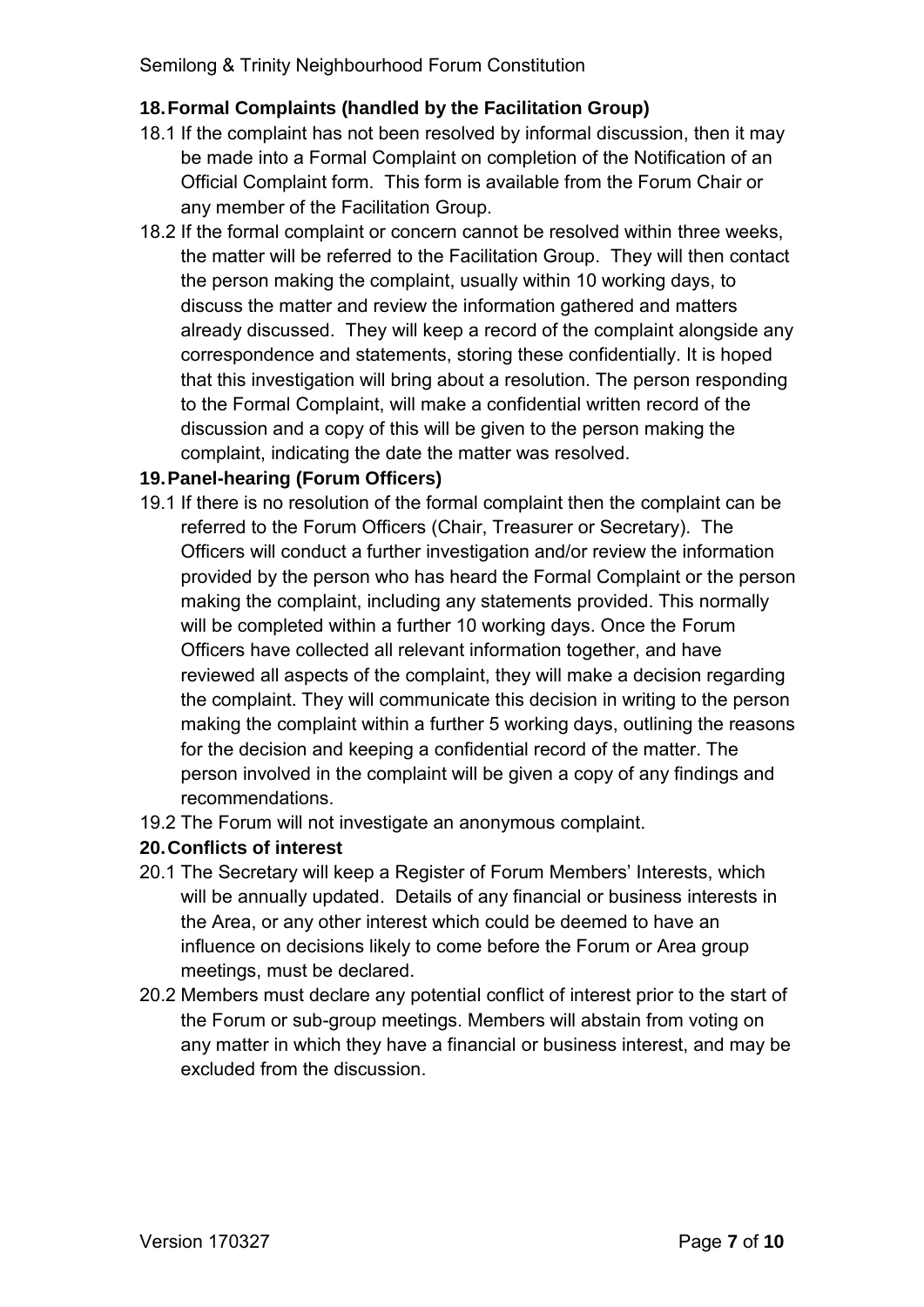### 21. Data Protection

- 21.1 All personal data acquired by Semilong & Trinity Neighbourhood Forum from the membership form shall only be used for the purposes of contacting members by email or phone for Semilong & Trinity Neighbourhood Forum business only.
- 21.2 The Forum will act in accordance with Northampton Borough Council's Data Protection Policy.

#### 22. Duration and dissolution

- 22.1 The Forum has a life span of 5 years from its inception and will automatically dissolve unless it is previously wound up or extended in a different form, by resolution at a Forum meeting. 28 days' notice of the resolution must be given to all members. The resolution must attain a twothirds majority of those present and eligible to vote.
- 22.2 Any assets or funds remaining after debts have been paid shall be returned to providers, or transferred to local charities or groups with similar aims, at the discretion of the Facilitation Group.

#### 23. Alterations to the constitution

23.1 Amendments to the body of this Constitution will be by decision of a General Meeting and will only be carried if supported by two-thirds or more of those present and eligible to vote.



Signed Date: 3 May, 2017 Chairperson



**Signed** Date: 13 April. 2017 Secretary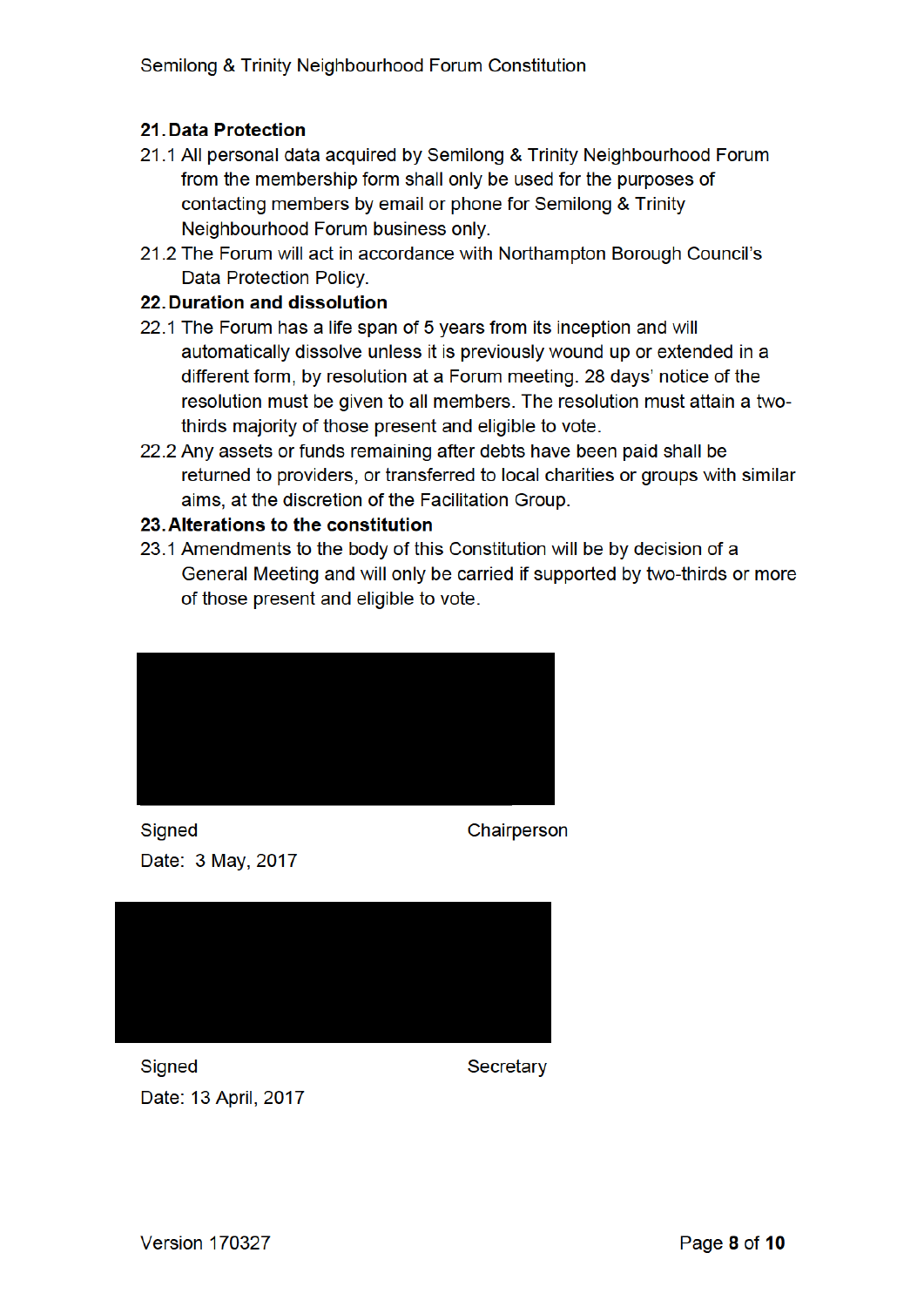#### **Appendix 1: Background to the Forum**

Since April 2012 (under the Localism Act) local communities have been able to produce a Neighbourhood Plan for their local area, putting into place planning policies for the future development and growth of the neighbourhood. A Neighbourhood Plan relates to the use and development of land and associated social, economic and environmental issues. It can include housing, employment, heritage and transport. It can also focus on one or two issues of particular importance in a local area.

The growth and development of two Academy schools, an existing school for special needs children and Bosworth Independent College means that in the next few years there will be upwards of 4,000 children and young people going to and from schools and the college in the area. Safety of these pupils and students walking or cycling, and the management of traffic is a priority.

The development of the University site on St George's Avenue will provide 200 dwellings, meaning more people and families in the area. The loss of family homes to houses in multiple occupation (HiMOs), particularly in Semilong, creates a loss of community spirit due to the transient nature of many of these residents. Additional homes are needed for the families of future students of the International Academy on Barrack Road to reduce travelling and its impact on the environment.

The Racecourse is a vital green space in the area, enjoyed by thousands of local residents and visitors each month. The preservation of this facility in the face of future developments and changes is a high priority.

Behind St George's Avenue, there is a longstanding Wildlife Area, which includes foxes, badgers and many other types of wildlife important to the ecology of the area.

With the prospect of several factors affecting the neighbourhood in the next few years the formation of a Neighbourhood Plan was seen as a way for local residents to have a say in how these developments and changes would be managed, for the benefit of current and future citizens.

The value of a Neighbourhood Plan is that it sits within planning law alongside the Local Plan, the Joint Core Strategy and the Northampton Central Area Plan. If there is a Neighbourhood Plan in place any CIL (Community Infrastructure Levy) from building development is allocated at 25% to the local area instead of 15% if there is no Neighbourhood Plan in place. This is significant funding to implement the aims and vision of a Neighbourhood Plan.

There is also funding from the government, managed by Locality, for consultation, professional help and advice and the preparation of plans.